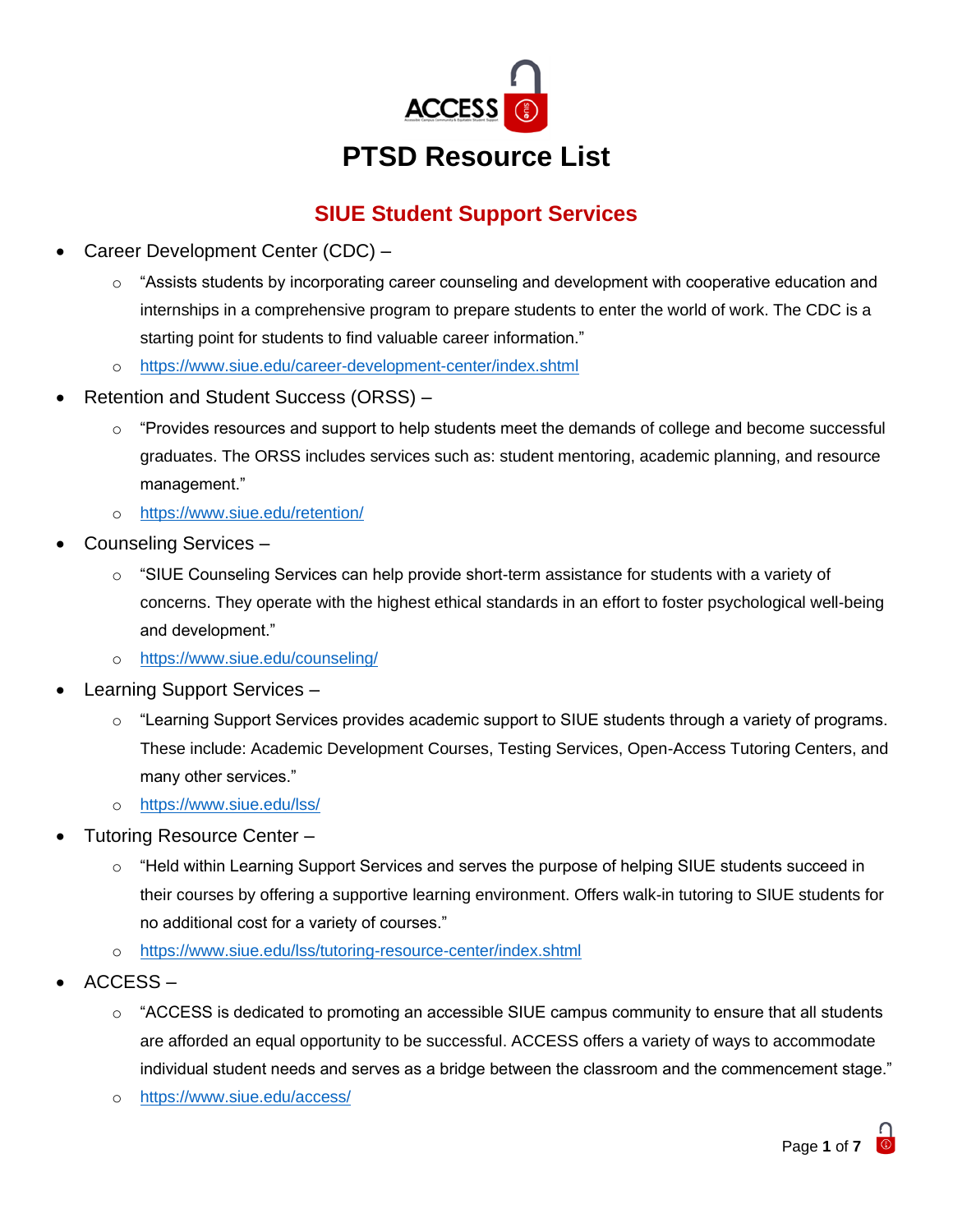## **Edwardsville & Madison County Resource Lists**

- Edwardsville Township Community Resource Directory
	- o [https://edwardsvilletownship.com/wp-content/uploads/2019/08/Edwardsville-Township-Community-](https://edwardsvilletownship.com/wp-content/uploads/2019/08/Edwardsville-Township-Community-Resource-Directory-2019-2020-2.pdf)[Resource-Directory-2019-2020-2.pdf](https://edwardsvilletownship.com/wp-content/uploads/2019/08/Edwardsville-Township-Community-Resource-Directory-2019-2020-2.pdf)
- Madison County Community Resource Packet
	- o <http://roe41.org/pdffiles/MadisonCountyHomelessResources.pdf>

### **Find Services & Support**

- Counselor Referrals Edwardsville & Surrounding Areas
	- $\circ$  This referral list is comprised of several counselors that treat various disorders in the Edwardsville and surrounding area. This list includes counselors with sliding scale or reduced fees.
	- o [https://drive.google.com/file/d/1mEXJWxBgkQ9l2EbkpolzK\\_0\\_ZG0cGfMy/view?usp=sharing](https://drive.google.com/file/d/1mEXJWxBgkQ9l2EbkpolzK_0_ZG0cGfMy/view?usp=sharing)
- Community Mental Health Referrals Edwardsville & Surrounding Areas
	- $\circ$  This referral list is comprised of several agencies that provide comprehensive mental health treatment in the Edwardsville and surrounding area. This list includes agencies with sliding scale and reduced fees.
	- o [https://drive.google.com/file/d/1eXnVVs6qPxrGoFB5Wh\\_WUiSLgB8X7mOx/view?usp=sharing](https://drive.google.com/file/d/1eXnVVs6qPxrGoFB5Wh_WUiSLgB8X7mOx/view?usp=sharing)
- Missouri Sliding Scale Counseling Agencies
	- $\circ$  This referral list is comprised of several sliding scale counseling agencies in Missouri.
	- o <https://drive.google.com/file/d/1S17SuL8F6sVsJAl9JEbg8nTEyVLo3A2G/view?usp=sharing>
- Psychology Today
	- $\circ$  Use to find therapists, teletherapy, psychiatrists, treatment centers, and support groups near you.
	- o <https://www.psychologytoday.com/us/therapists>
- American Psychological Association
	- o Psychologist locator
	- o <https://locator.apa.org/>
- NAMI Connection
	- $\circ$  "NAMI Connection is a weekly recovery support group for people living with mental illness in which people learn from each others' experiences, share coping strategies, and offer each other encouragement and understanding."
	- o <https://www.nami.org/Find-Your-Local-NAMI/Affiliate/Programs?classkey=a1x36000003TN9TAAW>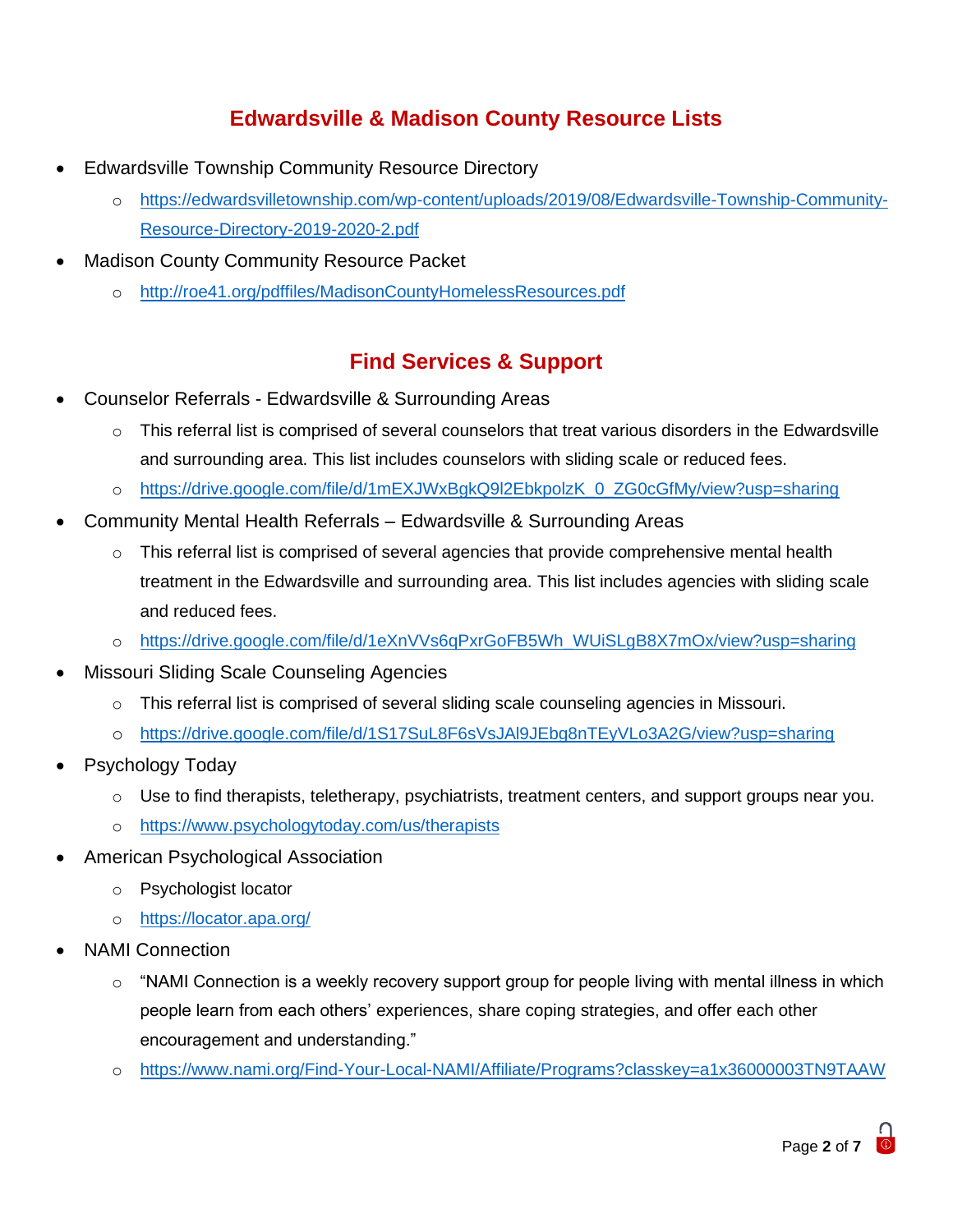- National Center for PTSD
	- o PTSD Decision Aid
		- "Compare options and make the best choice for PTSD treatment."
		- <https://www.ptsd.va.gov/apps/decisionaid/index.aspx>
	- o VA PTSD Treatment Program Locator
		- <https://www.va.gov/directory/guide/PTSD.asp>
- Anxiety and Depression Association of America (ADAA)
	- o Find a support group.
	- o <https://adaa.org/supportgroups>

### **Organizations - Resources & Hotlines**

- National Alliance on Mental Illness (NAMI)
	- $\circ$  "NAMI is the nation's largest grassroots mental health organization dedicated to building better lives for the millions of Americans affected by mental illness."
		- <https://nami.org/home>
	- o Contact the NAMI HelpLine
		- "The NAMI HelpLine is a free, nationwide peer-support service providing information, resource referrals and support to people living with a mental health condition, their family members and caregivers, mental health providers and the public."
		- Call 1-800-950-NAMI (6264), Monday through Friday, 10 a.m.–8 p.m., ET, or send an email to [info@nami.org.](mailto:info@nami.org)
	- o Find Help in a Crisis
		- "Connect with a trained crisis counselor to receive free, 24/7 crisis support via text message."
		- **Text NAMI to 741-741.**
- Veteran Crisis Chat Confidential Support
	- $\circ$  "If you're a Veteran in crisis or Service member in crisis or you're concerned about one there are caring, qualified VA responders standing by to help 24 hours a day, 7 days a week. The crisis chat is a free, anonymous, confidential resource that's available to any Service member, including members of the National Guard and Reserve, and any Veteran, even if you're not registered with VA or enrolled in VA health care. Whatever's got you down — chronic pain, anxiety, depression, sleeplessness, anger, or ever-disturbing memories of your tour of duty — a specially trained responder can provide support day or night."
	- o Chat online at<https://www.veteranscrisisline.net/get-help/chat>
		- You may also text 838255 or call 1-800-273-8255 and Press 1.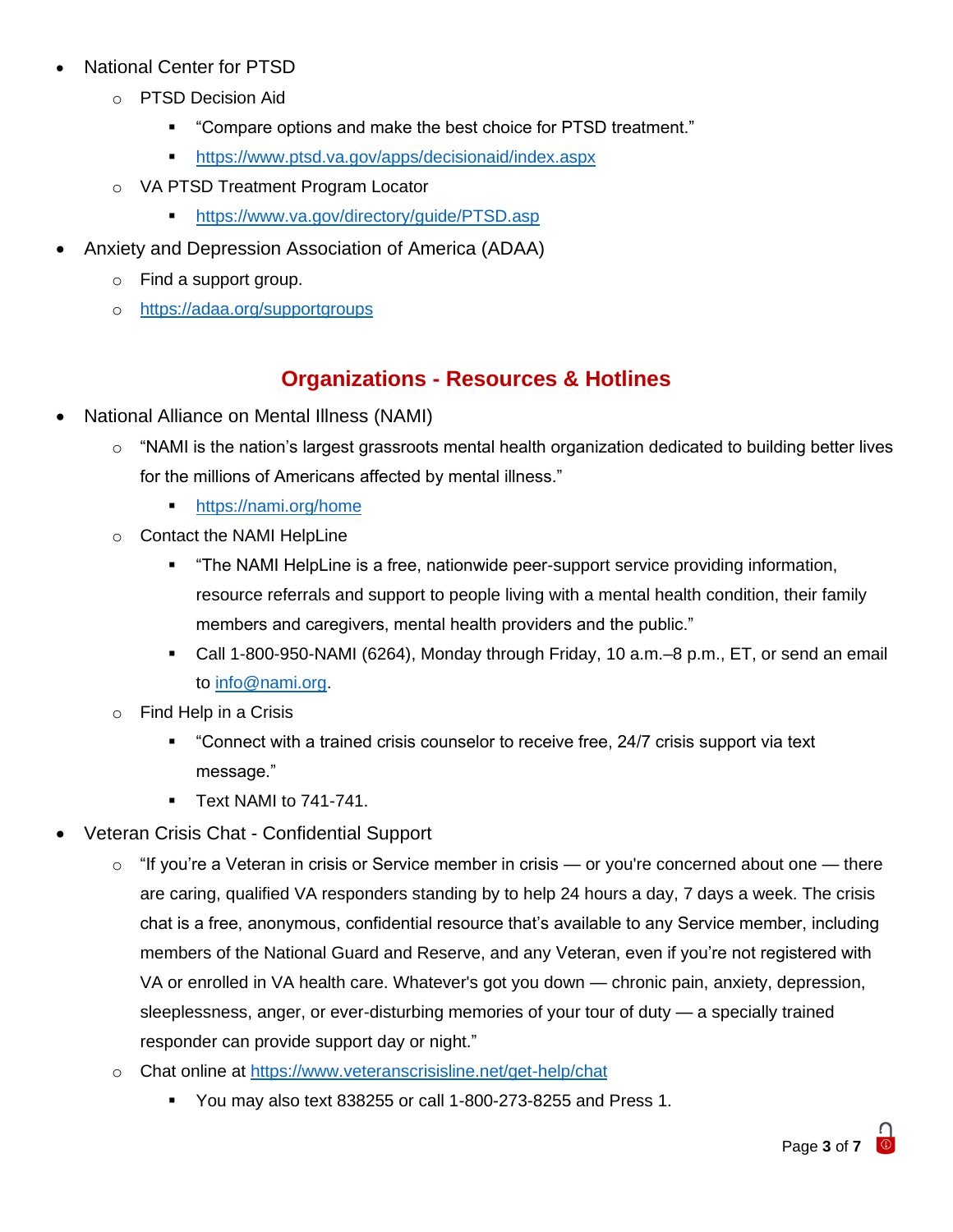- PTSD Foundation of America
	- o <https://ptsdusa.org/>
	- o Combat Trauma Help Line
		- 877-717-PTSD (7873)
- Suicide Prevention Action Network (SPAN)
	- o National Suicide Prevention Lifeline
		- "Free and confidential support for people in distress, 24/7."
		- 1-800-273-TALK (8255)
- Substance Abuse and Mental Health Services Administration (SAMHSA)
	- o <https://www.samhsa.gov/>
	- o National Helpline
		- "Treatment referral and information, 24/7."
		- 1-800-662-HELP (4357)

### **Mobile Phone Applications – By Category**

**Self-Help:** These apps provide support and guidance in living with PTSD.

- AIMS for Anger Management (iOS & Android)
	- o "AIMS is designed for Veterans and military Service members but can be used by anyone coping with anger problems. The AIMS app is based on the Anger and Irritability Management Skills online self-help course (http://www.veterantraining.va.gov/aims/). The app provides you with education about anger, opportunities for finding support, the ability to create an anger management plan, anger tracking, and tools to help manage angry reactions."
	- o [https://www.ptsd.va.gov/appvid/mobile/aims\\_app.asp](https://www.ptsd.va.gov/appvid/mobile/aims_app.asp)
- Beyond MST (iOS & Android)
	- o "This app was created for survivors of military sexual trauma (MST). MST is VA's term for sexual assault or sexual harassment that occurred during military service. Veterans of all genders and backgrounds have experienced MST. The app offers information and resources to help survivors cope with challenges related to MST and improve their health, relationships and quality of life."
	- o <https://www.ptsd.va.gov/appvid/mobile/beyondMST.asp>
- Mindfulness Coach (iOS & Android)
	- $\circ$  "Practicing mindfulness means grounding yourself in the present moment. Mindfulness has been shown to be helpful for reducing stress and coping with unpleasant thoughts and emotions. Mindfulness Coach will help you practice mindfulness meditation."
	- o [https://www.ptsd.va.gov/appvid/mobile/mindfulcoach\\_app.asp](https://www.ptsd.va.gov/appvid/mobile/mindfulcoach_app.asp)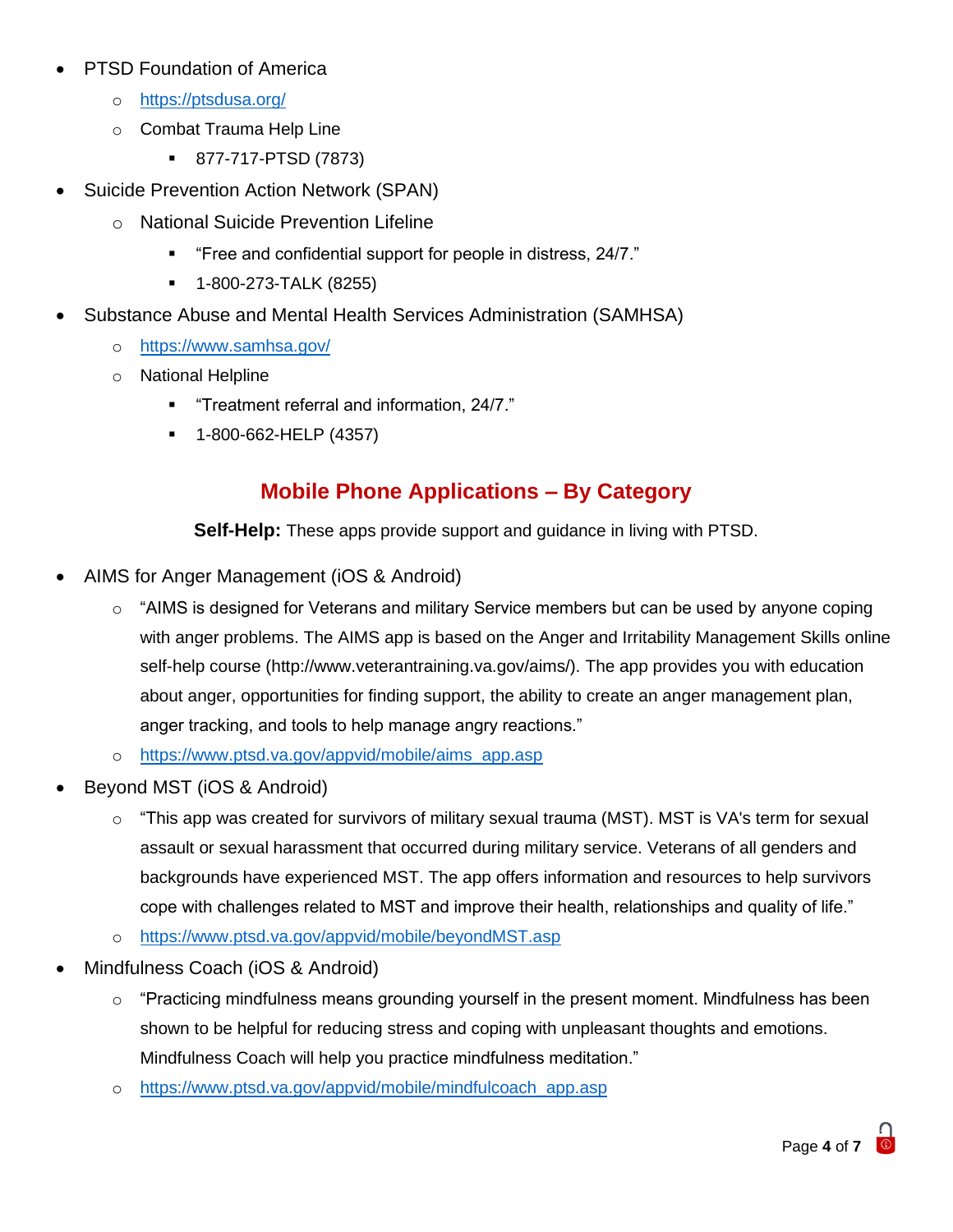- PTSD Coach (iOS & Android)
	- o "This app provides you with education about PTSD, information about professional care, a selfassessment for PTSD, opportunities to find support, and tools that can help you manage the stresses of daily life with PTSD. Tools range from relaxation skills and positive self-talk to anger management and other common self-help strategies."
	- o [https://www.ptsd.va.gov/appvid/mobile/ptsdcoach\\_app.asp](https://www.ptsd.va.gov/appvid/mobile/ptsdcoach_app.asp)
- PTSD Family Coach (iOS & Android)
	- $\circ$  "PTSD Family Coach is an app similar to PTSD Coach. PTSD Family Coach provides support for concerned family members of those with PTSD. The app can help you learn about PTSD, how to take care of yourself, and how to manage your relationship with your loved one or children. PTSD Family Coach also has information on how to help your loved one get the treatment they deserve."
	- o [https://www.ptsd.va.gov/appvid/mobile/familycoach\\_app.asp](https://www.ptsd.va.gov/appvid/mobile/familycoach_app.asp)
- VetChange (iOS & Android)
	- $\circ$  "Veterans and Service members may turn to alcohol to cope with stress, trouble sleeping and other challenges. VetChange is a mobile app that can help users with posttraumatic stress disorder (PTSD) build skills to reduce problem drinking. VetChange offers proven self-help tools that build skills to help you stop or cut back on problem drinking."
	- o [https://www.ptsd.va.gov/appvid/mobile/VetChange\\_app.asp](https://www.ptsd.va.gov/appvid/mobile/VetChange_app.asp)

**Related:** These apps help with related issues affecting people with PTSD.

- Couples Coach (iOS & Android)
	- $\circ$  "The Couples Coach app was created for partners who want to improve their relationship and explore new ways to connect. It also includes relationship information specific to couples living with PTSD."
	- o [https://www.ptsd.va.gov/appvid/mobile/couplescoach\\_app.asp](https://www.ptsd.va.gov/appvid/mobile/couplescoach_app.asp)
- COVID Coach (iOS & Android)
	- o "The COVID Coach app was created for everyone, including Veterans and Service members, to support self-care and overall mental health during the coronavirus (COVID-19) pandemic. Features include: Education about coping during the pandemic, tools for self-care and to improve emotional well-being, trackers to check your mood and measure your growth toward personal goals, and graphs to visualize progress over time."
	- o [https://www.ptsd.va.gov/appvid/mobile/COVID\\_coach\\_app.asp](https://www.ptsd.va.gov/appvid/mobile/COVID_coach_app.asp)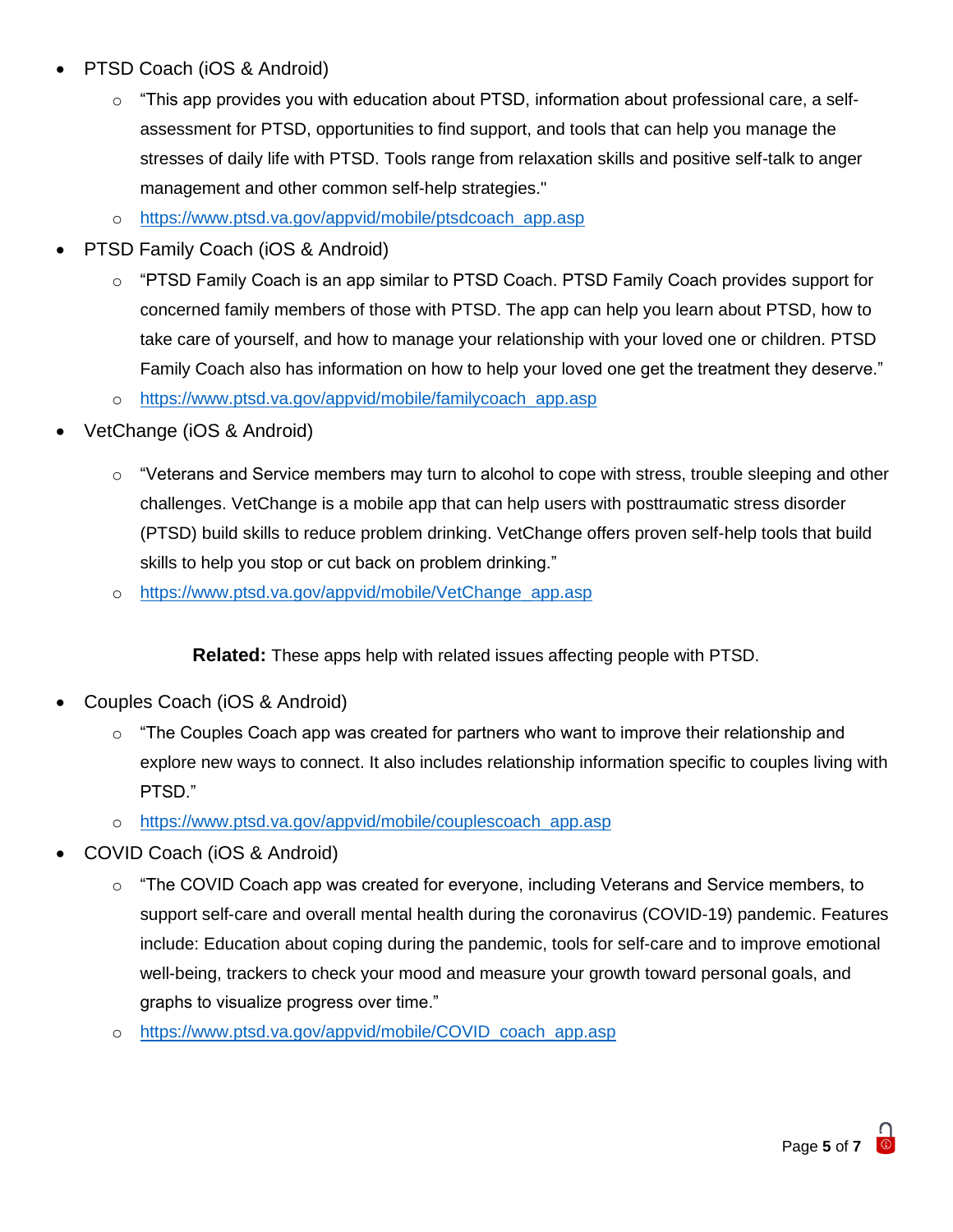- Insomnia Coach (iOS & Android)
	- o "This app was created for everyone, including Veterans and Service members, to help manage insomnia. The app is based on Cognitive Behavioral Therapy for Insomnia (CBT-I). Features include: Guided, weekly training plan to help you track and improve sleep, sleep coach with tips for sleeping and personal feedback about your sleep, interactive sleep diary to help you keep track of daily changes, and 17 tools to help you get your sleep back on track."
	- o [https://www.ptsd.va.gov/appvid/mobile/insomnia\\_coach.asp](https://www.ptsd.va.gov/appvid/mobile/insomnia_coach.asp)
- Stay Quit Coach (iOS & Android)
	- $\circ$  "Stay Quit Coach is designed to help with quitting smoking. It is intended to serve as a source of readily available support and information for adults who are already in treatment to quit smoking - to help them stay quit even after treatment ends. The app guides users in creating a tailored plan that takes into account their personal reasons for quitting. It provides information about smoking and quitting, interactive tools to help users cope with urges to smoke, and motivational messages and support contacts to help users stay smoke-free."
	- o [https://www.ptsd.va.gov/appvid/mobile/stayquit\\_coach\\_app.asp](https://www.ptsd.va.gov/appvid/mobile/stayquit_coach_app.asp)

**Treatment Companions:** These apps offer additional help for PTSD treatments. They are intended to support treatment and be used with the guidance of a professional mental healthcare provider.

- ACT Coach (iOS & Android)
	- $\circ$  "Acceptance and Commitment Therapy (ACT) aims to help you live with unpleasant thoughts, feelings, and impulses without avoiding them or being controlled by them. In ACT, you are encouraged to commit to actions so that you can live your life by your values, even in the face of these unpleasant experiences. This app was developed for Veterans, Service members, and other people who are in Acceptance and Commitment Therapy in consultation with a therapist. It offers exercises, tools, information, and tracking logs so you can practice what you're learning in your daily life."
	- o [https://www.ptsd.va.gov/appvid/mobile/actcoach\\_app\\_public.asp](https://www.ptsd.va.gov/appvid/mobile/actcoach_app_public.asp)
- CBT-i Coach (iOIS & Android)
	- $\circ$  "CBT-i Coach is for people who are engaged in Cognitive Behavioral Therapy for Insomnia with a health provider, or who have experienced symptoms of insomnia and would like to improve their sleep habits. The app will guide you through the process of learning about sleep, developing positive sleep routines, and improving your sleep environment. It provides a structured program that teaches strategies proven to improve sleep and help alleviate symptoms of insomnia."
	- o [https://www.ptsd.va.gov/appvid/mobile/cbticoach\\_app\\_public.asp](https://www.ptsd.va.gov/appvid/mobile/cbticoach_app_public.asp)